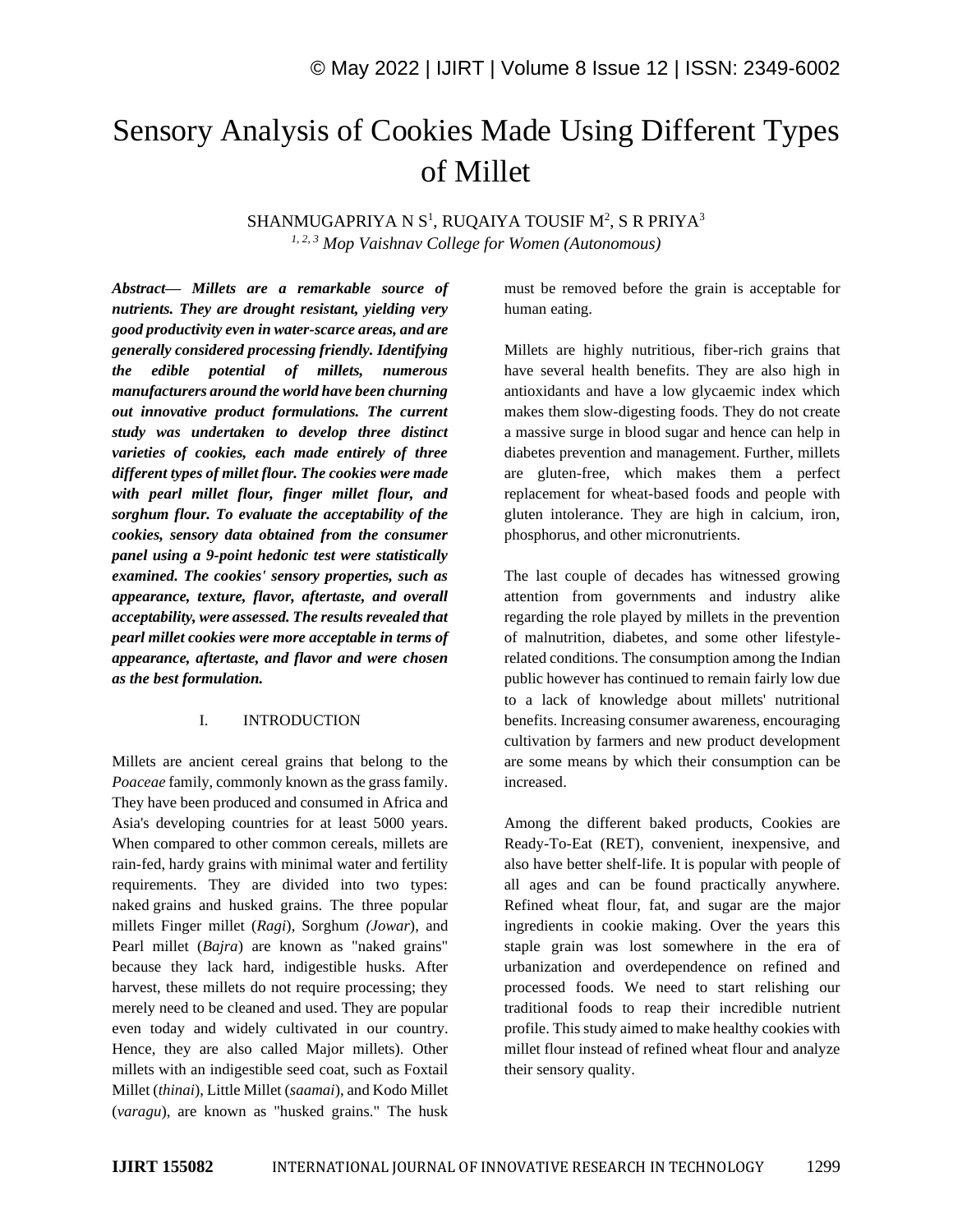# II. IMPLEMENTATION

The present study was carried out to understand the sensory quality of the cookies prepared with millet flour instead of refined wheat flour. The choice of millet used was based on their health benefits and high fiber content. These millets are especially found in retardation of carbohydrate absorption and impaired glucose tolerance as they will help in the management of the certain type of diabetes (e.g., non-insulindependent diabetes mellitus). Dietary fiber components also bind bile salts, thereby promoting cholesterol excretion from the body and thus reducing blood cholesterol levels and food toxins in the gut. The millets used are called naked grains because they lack hard, indigestible husk.

#### • Pearl millet

Pearl Millet (*Bajra/Kambu*) is one of the oldest cultivated crops since prehistoric times and ranks as the sixth most important grain in the world. Its scientific name is *Pennisetum glaucum*. It is a cereal crop grown on a very large scale in India. This millet is a good source of phosphorus, which is necessary for the construction of the body's cells. It contains the same amount of protein as wheat. Prolamine is the most abundant component of the protein, followed by globulins and albumins. Among the amino acids, tryptophan content is high and lysine is too low. Iron, thiamin, riboflavin, and niacin are all abundant in bajra. It is second to barley as far as magnesium and zinc content is concerned. Furthermore, pearl millet is the only grain that contains substantial amounts of chromium. It has the highest folic acid amongst all the cereals, which makes it the food of choice for pregnant women. As pearl millets are high in antioxidants, they provide significant protection against free radicalmediated illnesses such as cancer, arthritis, cardiovascular disease, diabetes, and Alzheimer's disease.

• Finger millet

Finger millet, commonly known as Ragi, is a popular millet produced in many parts of India and Africa. Its scientific name is *Eleusine coracana*. In India, it ranks sixth in production after wheat, rice, maize, sorghum, and bajra. This millet is rich in protein. The major proteins of ragi are prolamins and glutelin and they appear to be adequate in all essential amino acids.

Finger millet is a wonderful source of natural calcium, which aids in the building of bones in both growing youngsters and the elderly. It is now known that phytates, polyphenols, and tannins can contribute to millet foods' antioxidant activity, which is a crucial role in health, ageing, and metabolic illnesses. It has been discovered that a finger millet-based diet is beneficial to diabetics since it includes more fiber than rice and wheat. Also, the study found that a diet based on whole finger millet has a lower glycaemic response i.e., lower ability to increase blood sugar levels. This is due to the presence of factors in finger millet flour that lower digestibility and absorption of starch. Ragi flour is recommended as a weaning meal due to its high nutritional value, particularly in southern India. Finger millet is a very good source of natural Iron and its consumption helps in the recovery of Anaemia. The ingestion of finger millet aids in the natural relaxation of the body. It is useful in cases of anxiety, depression, and sleeplessness.

#### • Sorghum

Sorghum/Jowar/Cholam, prized as a fiber-rich healthy alternative to refined flour or all-purpose flour is cultivated extensively in India. Its scientific name is *Sorghum bicolor,* a common species of jowar. Native to Africa, it is an important cereal crop, used mainly for food, animal fodder, and manufacturing alcoholic beverages and biofuels. Jowar is a drought and heatresistant plant which grows in an arid region and forms the staple grain for poor and rural people. The wealth of nutrients in jowar makes this cereal one of the most commonly used grains since time immemorial. Jowar is loaded with protein, carbohydrates, and dietary fiber which promotes growth and development. It is an ideal cereal in weight watchers' diets and also regulates diabetes. Loaded with calcium, iron, phosphorus, potassium, and sodium, these minerals fortify the bones, strengthen the immunity and keep diseases at bay. Apart from this, jowar also contains appreciable amounts of vitamins thiamine, niacin, folate, and riboflavin which are known to boost overall health. The presence of potent antioxidants in jowar is greatly valued as it prevents the risk of several types of cancer. Jowar also aids in the smooth functioning of the digestive system owing to its abundance of dietary fiber. It is valued as one of the best foods in the world as it is gluten-free and meets about 48% of the dietary fiber recommendation of a normal adult. Furthermore,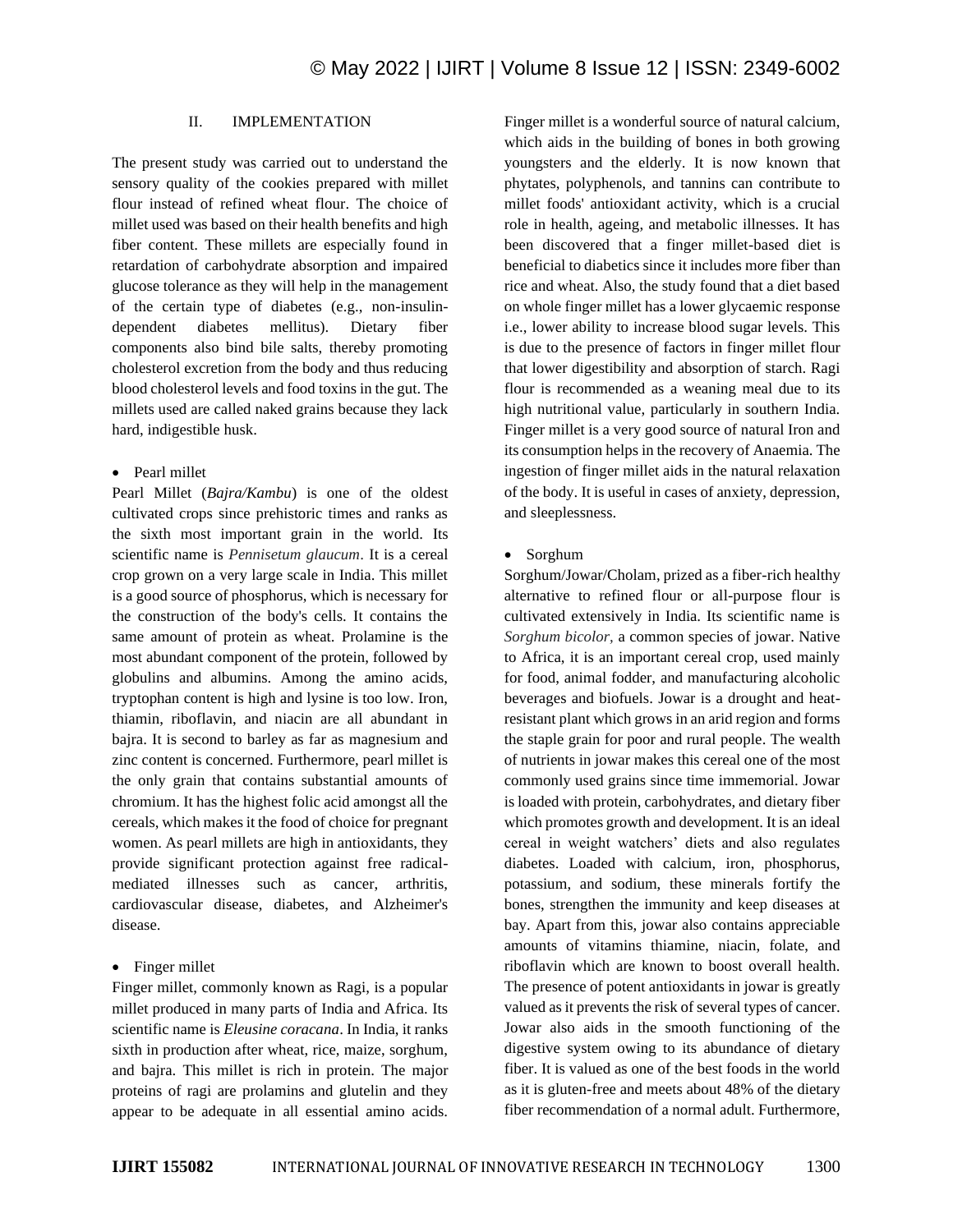the regular addition of jowar can help to avert bloating, constipation, flatulence, indigestion, cramping, diarrhea, and gastrointestinal woes.

In the current study, sugar was replaced with jaggery powder as Jaggery contains more nutrients than refined sugar. Jaggery is used to make several Indian desserts and is known as a healthy replacement for sugar, primarily because it is unprocessed.

## III. METHODOLOGY

For this study, three types of cookies were developed using three different types of millets. The millets were cleaned and milled into a fine flour in milling machinery. Type A of cookies was produced from 100% pearl millet flour, type B of cookies produced from 100% finger millet flour, and type C of cookies was produced from 100% sorghum flour. The other ingredients were similar for all three cookies such as ghee, jaggery powder, vanilla essence, baking soda, salt, cornflour, and milk. The steps and the composition of ingredients are similar for all three types of cookies. Only the baking time was varied according to the type of millet flour used.

| Ingredients             | Measurement       |
|-------------------------|-------------------|
| Flour (all three types) | 1 cup             |
| Ghee                    | $\frac{1}{2}$ cup |
| Jaggery powder          | $\frac{1}{2}$ cup |
| Vanilla essence         | 1 tsp             |
| Baking soda             | $\frac{1}{2}$ tsp |
| Salt                    | $\frac{1}{4}$ tsp |
| Cornflour               | 1 tbsp            |
| Milk                    | 2 tbsp            |

Table 4 Ingredients for cookies

## • Procedure

Take a bowl, and mix the ghee and jaggery powder until it becomes fluffy. Then add the vanilla essence and combine it with the ghee and jaggery mixture. This is the primary step for all three types of cookies.

## • Pearl millet cookies - type A

For pearl millet cookies, pearl millet flour is sifted in along with all the other dry ingredients such as baking soda, salt, and cornflour into the ghee and jaggery mixture made. Then add the binding agent milk to

combine it all in the form of dough. Place the dough in the refrigerator for about 15 minutes and scoop out the dough in a baking tray and flatten it. Put the tray in the pre-heated oven at  $180^{\circ}$ C for about  $25 - 30$  minutes.

# • Finger millet cookies – type B

For this cookie's finger, millet flour is used in the place of pearl millet flour and the remaining steps are the same. These cookies are baked in a preheated oven for about  $20 - 25$  minutes.

# • Sorghum cookies – type C

This cookie was made with sorghum flour instead of pearl/finger millet flour and the same procedure as above was followed. The baking time was about 15-20 minutes in a preheated oven at 180°C.

# IV. SENSORY EVALUATION

The cookies prepared using the different combinations of millet flour were subjected to sensory evaluation for various quality attributes such as appearance, texture, flavor (taste and aroma), aftertaste, and overall acceptability. A total of 34 consumer panelists carried out the evaluation. A 9-point Hedonic scale was employed in which 1 represented the least score (dislike extremely) and 9 the highest score (like extremely).

Table 5 Mean value of the sensory score

| Typ   | Appear | Text | Fla | Aftert | Overall |
|-------|--------|------|-----|--------|---------|
| es of | ance   | ure  | vor | aste   | accepta |
| cook  |        |      |     |        | bility  |
| ies   |        |      |     |        |         |
| Typ   | 8.17   | 7.88 | 8.1 | 8.23   | 8.11    |
| e A   |        |      |     |        |         |
| Typ   | 7.94   | 7.61 | 7.9 | 7.85   | 7.82    |
| e B   |        |      |     |        |         |
| Typ   | 8.08   | 7.82 | 7.9 | 8.08   | 7.98    |
| e C   |        |      |     |        |         |

# V. RESULT AND DISCUSSION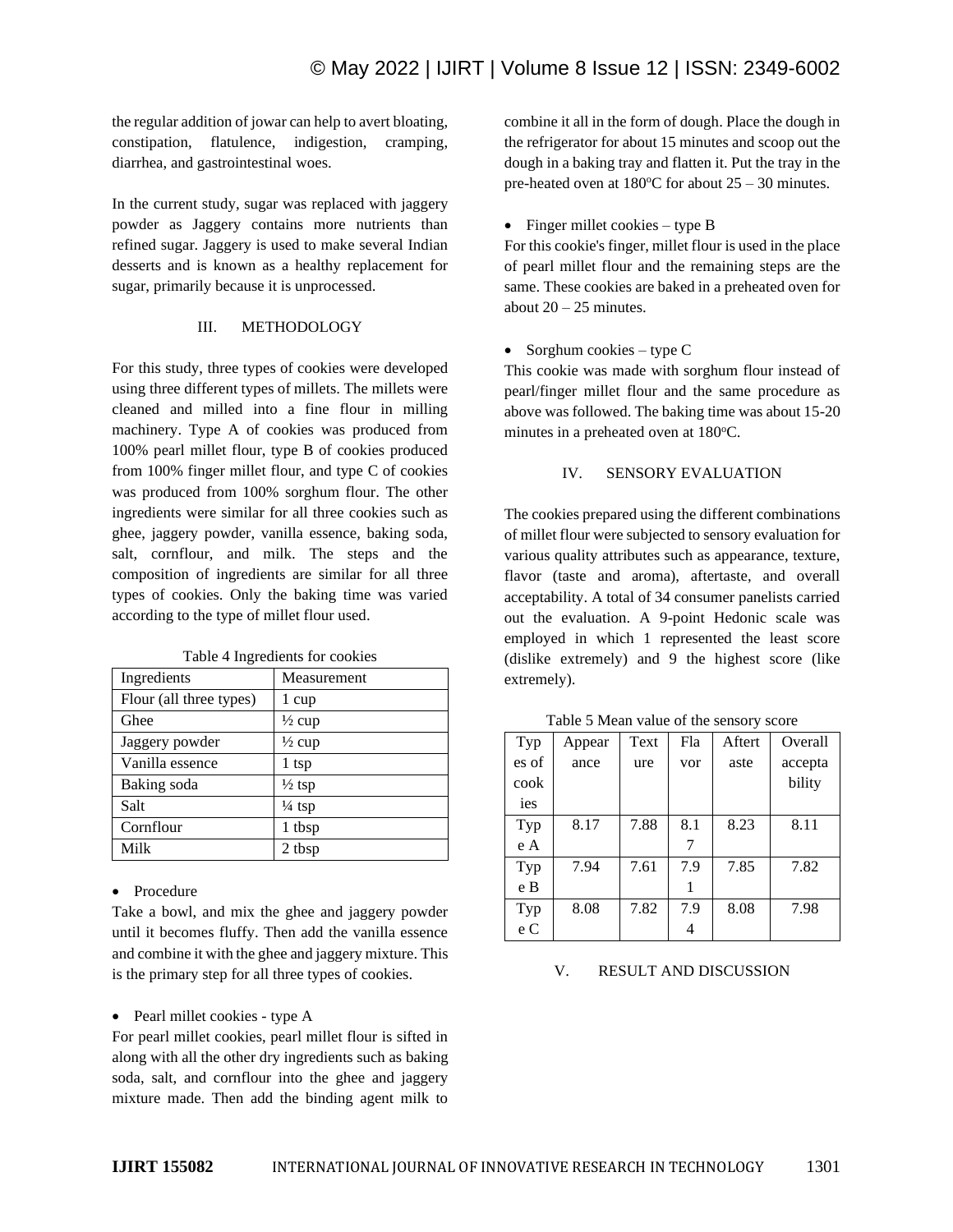

Fig.8 Sensory characteristics scores for all types of cookies

The mean scores varied from 7.61 to 8.23 (Table 5). In terms of appearance, Type A (Pearl millet) cookies were preferred the most with 8.17 out of 9 followed by Type C (Sorghum) cookies with 8.08 and Type B (Finger millet) cookies with 7.94. Type B (Finger millet) cookies had a hard texture (7.61), whereas Type A (Pearl millet) cookies had a good texture (7.88), and Type C (Sorghum) cookies had a secondbest texture (7.82). In terms of flavor, Type A (Pearl millet) cookies received the highest rating of 8.17, Type B (Finger millet) cookies received the lowest rating of 7.91, and Type C (Sorghum) cookies received the second-highest rating of 7.94. Type A (Pearl millet) cookies had the best aftertaste (8.23), followed by Type C (Sorghum) cookies (8.08), and Type B (Finger millet) cookies (7.85). When comparing Type B (Finger millet) cookies to the other two, it was observed that Type B (Finger millet) cookies were the least desired and enjoyed with 7.82, whilst Type A (Pearl millet) cookies were the most preferred and loved with 8.11, followed by Type C (Sorghum) cookies with 7.98. The texture and general acceptance factors received the lowest scores, while the appearance parameters received the best. Furthermore, there was no appreciable change in sensory qualities such as texture, overall acceptability, or appearance across three different varieties of cookies made with different millet flour variations. Interestingly, the sensory ratings of type A cookies were higher in all parameters when compared to the other two types of cookies, and it was judged to be extremely acceptable (Fig.5). Likewise, type B cookies were found to be the least acceptable compared to type C cookies. In conclusion, type B cookies received the lowest grades in all of the sensory characteristics. Therefore, according to these findings,

it is stated that the incorporation of pearl millet flour and sorghum flour cookies is desirable and has better acceptability compared with finger millet flour cookies, which resulted in moderate overall acceptability.

#### **CONCLUSION**

From our study, it is clear that pearl millets cookies were highly acceptable than the other two cookies. This study further illustrated that the quality of cookies, in terms of texture and flavor, could be improved with finger millet flour. The use of millet flour in cookie making and other products used would greatly enhance the nutritional profile.

Pearl millets are recommended because they are gluten-free, enriched with vital nutrients, and the best plant-based protein source. Finger millets, on the other hand, are considered to be one of the most nutritious cereals because they are high in protein and minerals, particularly calcium, and they are a strong source of iron. According to experts, jowar is high in protein, carbohydrates, dietary fiber, calcium, iron, phosphorus, potassium, and sodium. All of these millets help to promote development and growth. It has been reported to decrease cholesterol, improve gastrointestinal health, and prevent cancer due to its high fiber content. It also aids in the reduction of blood pressure and the risk of diabetes. It is believed that substituting hundred percent millet flour for refined wheat flour in the preparation of cookies is a healthy option for improving its nutritional quality and characteristics. It may be concluded that the milletbased cookies are moderately acceptable in terms of all the sensory metrics and are commercially viable. Thus, they can be employed in the formulation and development of a variety of nutritionally enriched value-added healthier products to combat malnutrition.

#### **REFERENCES**

- [1] https://www.kaulige.com/frequently-askedmillet-questions/
- [2] https://www.wellcurve.in/blog/different-typesof-millets/